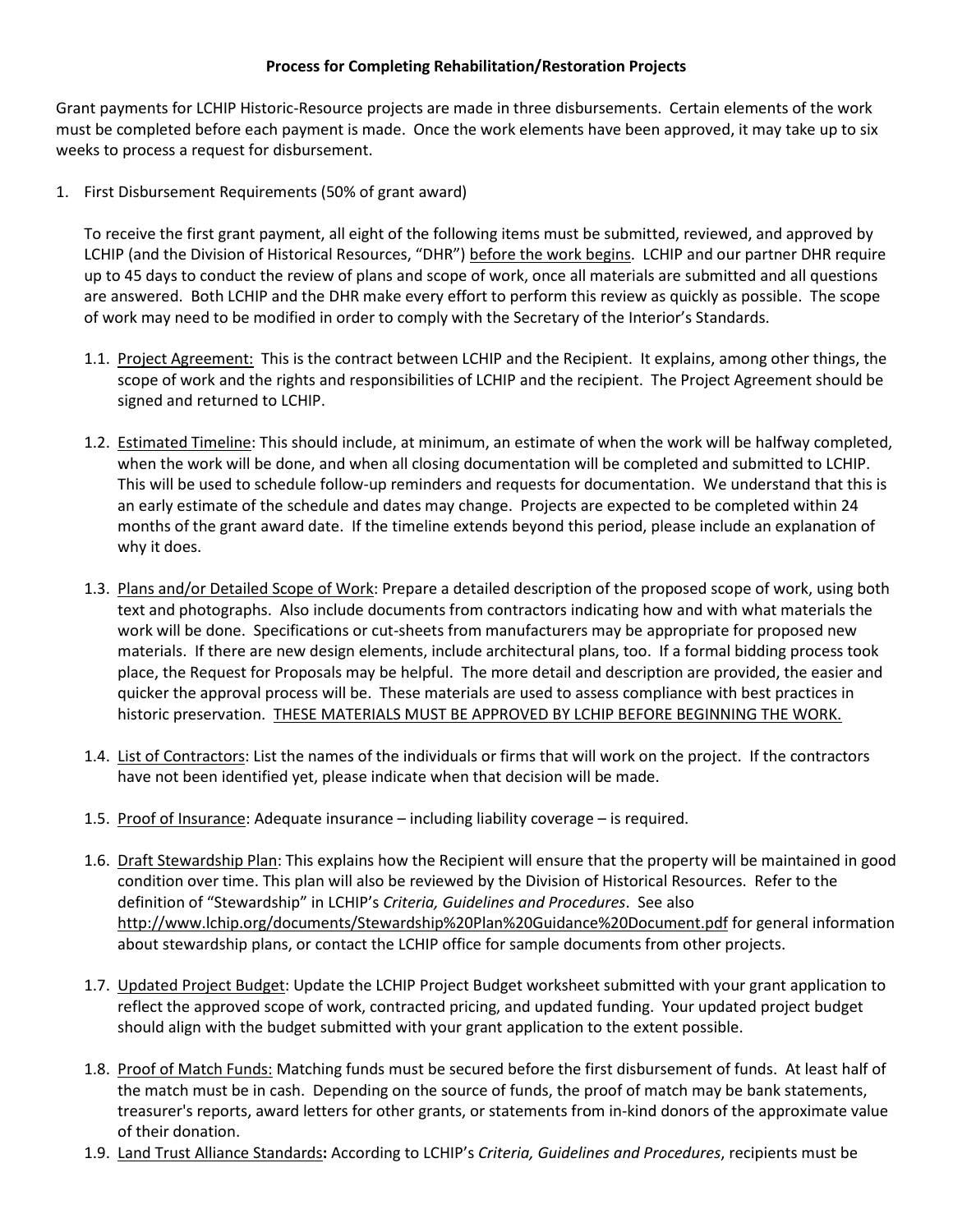willing to commit to and show evidence of adopting the appropriate components of the Land Trust Standards and Practices. General information about them and how they apply to Historic Resource projects can be found at<http://www.lchip.org/documents/LTA%20Standards%20for%20Historic%20Resource%20Applicants.pdf>

2. Second Disbursement Requirements (30% of grant award)

To receive the second disbursement, complete and submit to LCHIP:

- 2.1. Draft Baseline Documentation Report: When all the work is complete, the Baseline Documentation Report (BDR) will document what was accomplished with the LCHIP grant and provide a clear record of the physical condition and historic character of the resource. The final report will be due when closing out the grant. At this stage, please submit a *draft*. Create an outline of the full BDR (consulting LCHIP's *Criteria, Guidelines and Procedures*), and complete, at minimum, the following sections:
	- Location, address, and boundaries of the property (legal description),
	- Brief statement of the significance of the property, and
	- Description of the physical evolution of the property, noting major additions and alterations
- 2.2. Signage Request: If the resource does not already have a plaque acknowledging a previous LCHIP grant, this form provides information, so that we can order a permanent metal sign to display on the property, consistent with the prospective Stewardship Agreement.
- 2.3. Midpoint Site Visit: Contact LCHIP's historic-resources staff to arrange a site visit.
- 3. Final Disbursement Requirements (balance of grant award)

The final disbursement of is made when LCHIP is satisfied that all project requirements have been completed, including all six of the items below. LCHIP requires at least 5 weeks to review these final items before the final disbursement is made. Please time submittals accordingly.

- 3.1. Final Project Budget: This shows all project costs and sources of funding, together with invoices documenting significant expenses. This serves as final documentation of all matching sources, including cash and non-cash. Find a final budget worksheet at: [http://www.lchip.org/index.php/for-applicants/for-historic-resource](http://www.lchip.org/index.php/for-applicants/for-historic-resource-applicants)[applicants](http://www.lchip.org/index.php/for-applicants/for-historic-resource-applicants)
- 3.2. Documentation of Final Expenses: Provide copies of final invoices or statements for all significant expenses.
- 3.3. Final Baseline Documentation Report: Expand the draft baseline documentation submitted at midpoint by adding:
	- a description of the final condition of property based on visual inspection,
	- a site plan from a tax map or survey,
	- a sketch floor plan, and
	- photographs.

Number the pictures, and insert corresponding numbered arrows on the site and floor plans, indicating the direction of each view. High-resolution digital photos embedded into a Word document are fine (no more than two images per page, please). Insert a caption with each image, indicating property name, date, photographer's name and description/location of where the photo was taken (for example, "Smith House, 12/12/18/John Doe, photographer/front elevation" or "from entry, looking north").